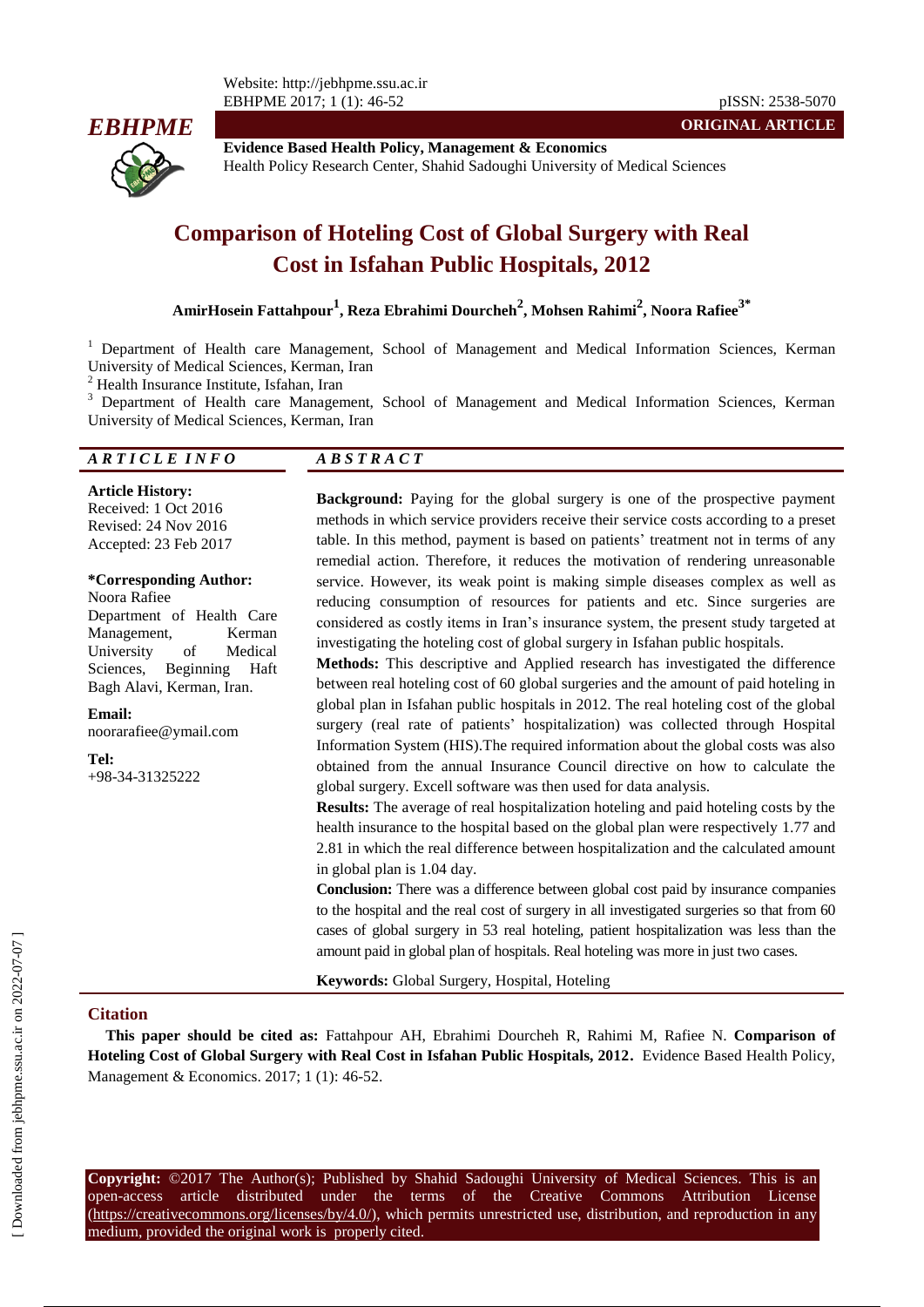

#### **Introduction**

Health insurance is faced with several ethical<br>challenges including moral hazard of **L**challenges including moral hazard providers and consumers as well as moral hazard due to hidden information (insurance is not able to measure the status and severity of illness). This can increase the negative effects like consumption of unnecessary services, incorrect pattern of consumption through using sources, and finally increase of costs (1). It has been calculated that the annual cost of hospitalized patients' treatment is higher than costs of outpatients' treatment. Every year large sums of capital of insurance agencies, waste due to the unnecessary administration of services by physicians and medical centers, longterm hospitalization of patients in hospitals, spending a lot of resources to examine documents and hospital bills (2). In the meantime, health and medical services of surgeries are considered as the most expensive medical services provided in hospitals (3). The global payment will lead to higher productivity and in case of correct implementation, it can be considered as an effective strategy in controlling the inflation costs of health (4,5). One of the most important strategies to inhibit health costs of different insurance systems is using the "system of payment to suppliers and providers of health care services" (6). Supreme Council of Insurance in the Ministry of Health, Treatment and Medical Education in the forty-third session dated 1999/2/28 adopted legislation to impose tariffs on the global calculation and declared 60 cases of common surgical procedures. Article one of the plan refers to calculation of total tariffs (the global) of common surgical procedures based on 65,000 patient records (7). Cost of these actions' bills and their tarrif is determined as a total figure. So, insurance organizations pay their share of tariff to hospitals for each global operation regardless of hospital costs (8). There are many countries trying to reform their payment systems. For example, Medicare insurance system is considered to prevent payment more or less than the preset price. Three global packages were defined in Medicare insurance system (in terms of number of days after surgery); zero staying days after operation (such as endoscopy and minor

surgeries), hospitalization for ten days after surgery, and ninety-day accommodation after surgery (9). Internal and external researchers introduced the unnecessary reduction of hospitalization days by healthcare organizations to have higher institutional profits as one of the problems of prospective payment system (10). In order to carry this strategy in a successful way, more accurate investigation is needed to stop hospitals to think more about their profits by reduction of their quality and quantity. Previously, several studies have discussed about heavier costs of global surgeries on insurance organizations or hospitals that will be mentioned in following. One of such studies is the one carried out by Eshpala et al. (10). They investigated hospitals of Bastak city in Bandar Abbas and concluded that in 86% of cases, cost of global operation had profit for hospital. In this regard and to investigate this issue meticulously, the present study was carried out by the purpose of investigating the cost of global operation hoteling conducted in Isfahan public hospitals.

## **Materials and Methods**

The current descriptive retrospective study was carried out in 2012 based on the applied goal of assessing the cost of real hoteling of global surgery with the amount of paid hoteling in global plan which is based on the evaluation of hospital. It is required to mention that surgery information was investigated in 2011. In these hospitals 60 operations that confirmed by the Supreme Council of Insurance in the Ministry of Health and Medical Education were investigated. Data needed to determine the real hoteling cost of global surgery (real rate of hospitalization of patients) were collected through hospital information system (HIS) and needed information about the global costs of the annual directives of Insurance Council on how to calculate the global surgery were obtained. Excell software was used to analyze data and information of 5623 cases of conducted global operations was collected from public centers of Isfahan province in a period of 3 months (from July to September 2011). Since the most surgeries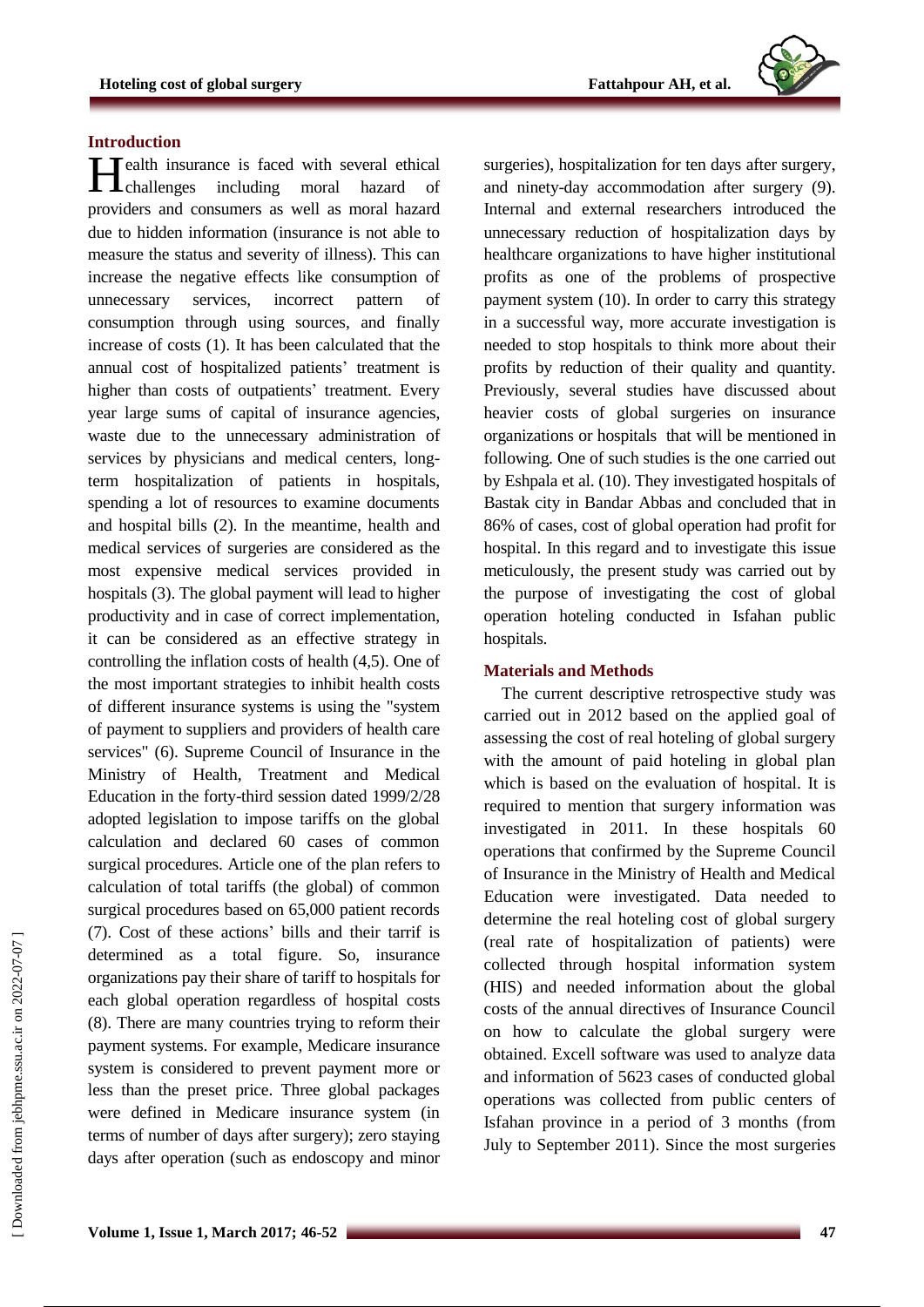

were carried out in this period, the information on this period has been investigated.

Further, in the current study all ethical issues were observed based on the Helsinki Declaration.

#### **Results**

Research findings showed that 1328 patients (23.6%) were in the second grade hospitals and 4295 patients (76.4%) were in the first grade centers. All Therapeutic Educational Centers in the study period were from grades one and two. The real amount of hospitalization hoteling in all centers that calculate global operations was 1.77 days on average during the study period. But payment of the medical insurance to the hospital was based on the global average of 2.81 days. Therefore, the difference between the real amount of patients' hospitalization and the amount of calculation in global plan was in 1.04 days. Evaluating the frequency of global surgery during the study period showed that 60% of frequency was related to three common operations of cataract surgery, cesarean, and natural childbirth. However, 40 % of frequencies was related to other 57 cases of global operations (Cataract and implantation in 1209 cases (21%), cesarean in 1288 cases (23%), natural childbirth by physicians about 899 cases (16%) (Table 1).

Microstructural Investigation cost of the global surgery in this study showed that major global costs were related to surgical topics 26.5%, hoteling 21.7%, anesthesia 9.6%, medications 8.1%, consumed equipment 15.8%, and surgery room 13.2%.These results represent that hoteling costs allocate the highest amount of costs after surgery among global surgery cost topics and have a highlighted role in total global costs (Table 2).

**Table 1.** Global hospitalization rate of 10 surgeries in Isfahan public hospitals from July to September 2012

| Name of global operation                                                                                                              | Frequency | Number of<br><b>Actual days of</b><br>hospitalization | Number of<br><b>Actual days</b><br>of global | Average<br>actual<br>residence | Average<br>global<br>residence | <b>Residence</b><br><b>Difference</b> |
|---------------------------------------------------------------------------------------------------------------------------------------|-----------|-------------------------------------------------------|----------------------------------------------|--------------------------------|--------------------------------|---------------------------------------|
| Tonsillectomy and adenoidectomy at any<br>age                                                                                         | 125       | 144                                                   | 200                                          | 1.15                           | 1.6                            | 0.45                                  |
| Appendicitis, peritonitis, or both, with or<br>without drainage                                                                       | 344       | 721                                                   | 1100.8                                       | 2.10                           | 3.2                            | 1.10                                  |
| Emorrhoids, every method, simple or<br>complex, with or without fissurectomy                                                          | 141       | 215                                                   | 366.6                                        | 1.52                           | 2.6                            | 1.08                                  |
| Unilateral inguinal hernia with or without<br>excision of any kind, except spermatoceles<br>hydrocele or inguinal hernia strangulated | 245       | 396                                                   | 588                                          | 1.62                           | 2.4                            | 0.78                                  |
| Giving Birth by physicians in any form                                                                                                | 899       | 1106                                                  | 1823.6                                       | 1.23                           | 1.4                            | 0.17                                  |
| Diagnostic or therapeutic dilatation and<br>curettage (non-obstetric)                                                                 | 144       | 178                                                   | 201.6                                        | 1.24                           | 1.4                            | 0.16                                  |
| hysterectomy,<br>with or<br>without<br>Total<br>removal of the ovaries                                                                | 112       | 372                                                   | 523.4                                        | 3.32                           | 4.7                            | 1.38                                  |
| Cesarean in any method                                                                                                                | 1288      | 2006                                                  | 5226.4                                       | 1.56                           | 2.8                            | 1.24                                  |
| Legal abortion a surgical procedure with or<br>without dilatation                                                                     | 189       | 256                                                   | 283.5                                        | 1.35                           | 1.5                            | 0.15                                  |
| Removing the lens, inside and outside of<br>$lens' capsule + lens implementation$                                                     | 1209      | 1415                                                  | 2659.8                                       | 1.17                           | 2.2                            | 1.03                                  |
| Others                                                                                                                                | 5623      | 9934                                                  | 15808                                        | 1.77                           | 2.81                           | 1.04                                  |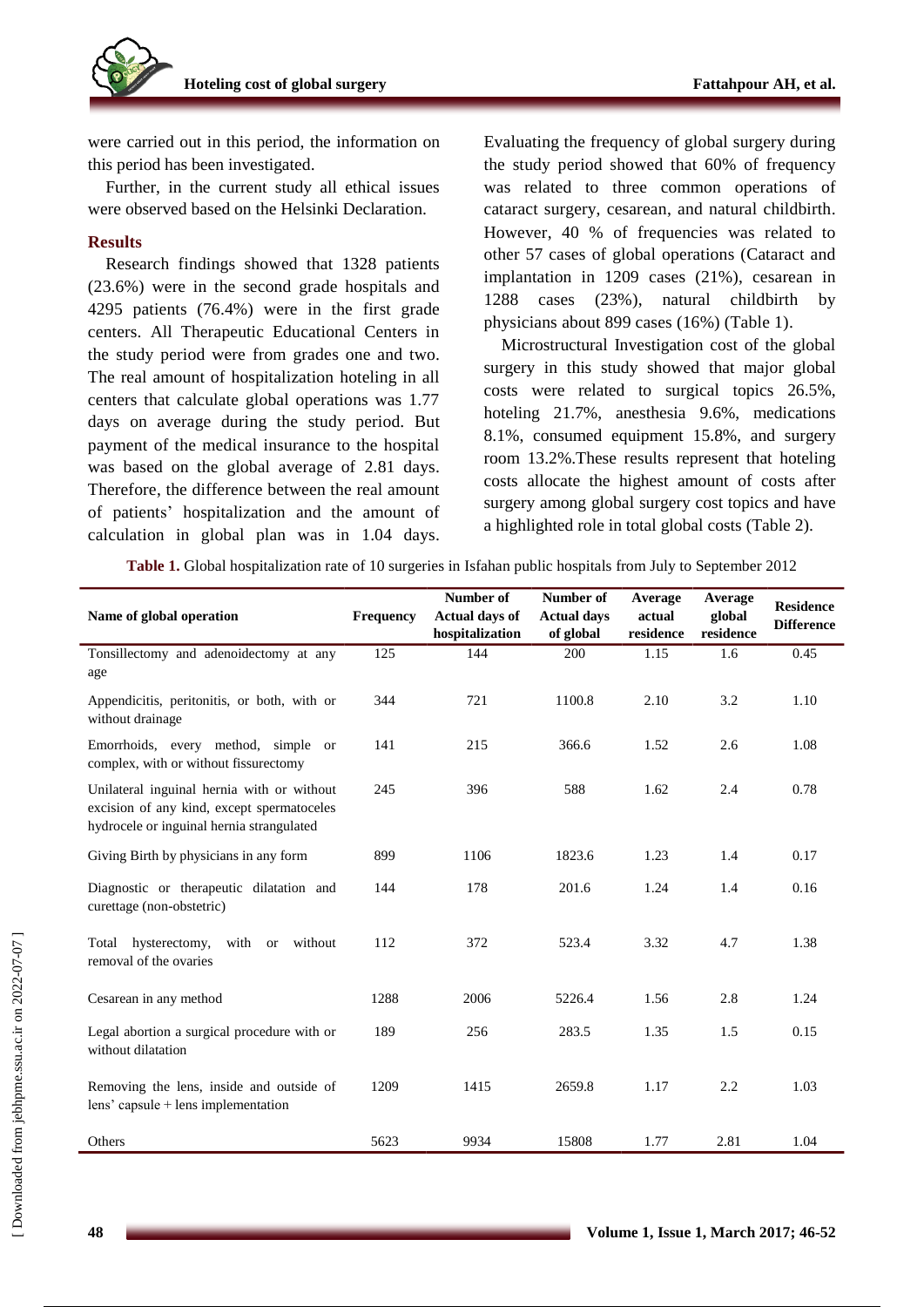| <b>Service description</b>     | $Cost($ \$) | Cost(%) |
|--------------------------------|-------------|---------|
| Hoteling                       | 142622      | 21.76   |
| Visit                          | 9244        | 1.41    |
| Consultation                   | 2872        | 0.44    |
| Surgery premium                | 173367      | 26.45   |
| Assistant surgeon              | 7262        | 1.11    |
| Surgery room                   | 86684       | 13.22   |
| Anesthesia                     | 63155       | 9.63    |
| Medication                     | 53644       | 8.18    |
| Experiment                     | 4974        | 0.76    |
| Pathology                      | 952         | 0.15    |
| Radiology                      | 1422        | 0.22    |
| Sonography                     | 269         | 0.04    |
| Radiography                    | 862         | 0.13    |
| Consumed equipment             | 103907      | 15.85   |
| Other hospitalization services | 4244        | 0.65    |
| Total                          | 655480      | 100     |

**Table 2.** Costs' heading of global operations in Isfahan public hospitals

#### **Discussion**

Findings showed that there is a difference between costs paid by insurance companies to hospitals and the actual cost of the operation in all operations under investigation. This was in such a way that from the total of 60 cases of global surgeries, 53 cases of patients' actual hoteling costs were less than the paid cost in global plan of hospitals and just in two cases the actual hoteling costs were more. Further, 50 cases of global surgeries had no sample in the study period. One of the main reasons for the changes in the pattern of diseases is hospitalization. At the beginning of the project 10 years ago, all surgical procedures for hospitalized patients such as anesthesia consultation and clinical procedures were performed before surgery and during the hospitalization, which required more time for patients' hospitalization and their expenses were calculated at global plan. This pattern has changed now and in most of the cases is associated with setting up the anesthesiology clinics in which patients are possibility prepared before surgery through internal, anesthetists, and cardiologists' consultations followed by clinical tests carried as outpatient. Another reason for the difference between patients' actual residence and global hoteling costs is the change in surgical techniques and use of new equipment in operations. Its advantage is reduction of the recovery time, relative improvement, and earlier discharge of patients. However, factors such as lack of attention to the rate of inflation in the global cost calculation and lack of attention to diseases that were not the main reason for hospitalization but existed at the time of hospitalization would increase the time of hospitalization and cause this mismatch. These cases must be noted at the time of payment of fees. Various studies indicated that there is difference between paid costs from insurance organization and hospital costs in case of global operation performed in hospitals. Marjani (8) conducted a comparative study regarding the difference between general operation costs (global) in hospitals of Social Security Organization. It was concluded that hospitalization costs' management is neglected in most civilian hospitals so that the range of variation in cost components of hospitals are very varied despite the similarity, procedures, and tariffs. Arab et al. (2), in their study in cancer institute found a significant difference between global cost paid by insurance companies to hospitals and the actual cost of operation among all investigated operations. They also reported that the mentioned operation cost is more than the allocated credit from insurance organizations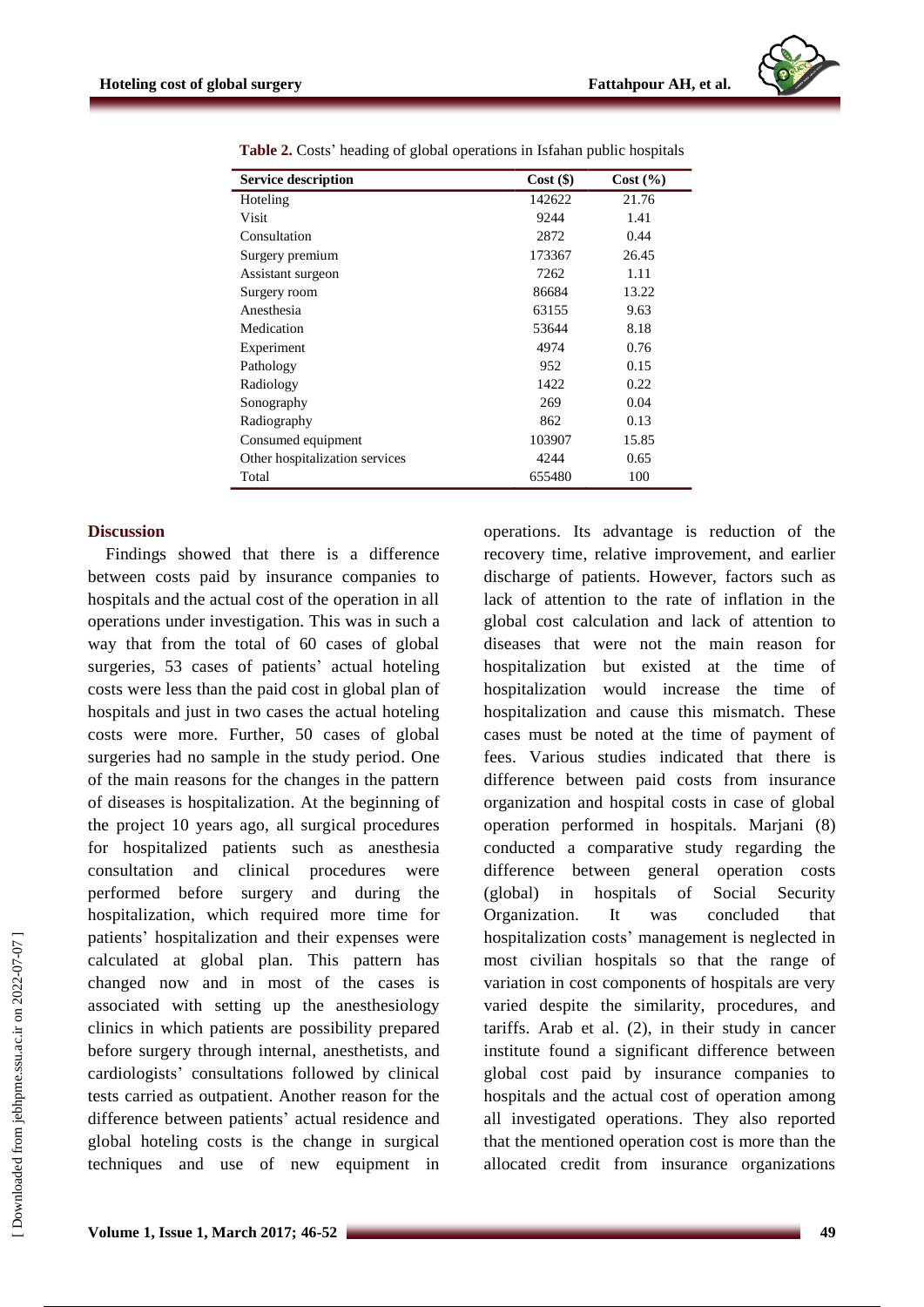

under name of global. This result did not match with results of the current study. Haj Ghasemali and Mahmoudi (2) in their study concluded that in all 60 investigated cases of operations except for the excision of incomplete nail bed, the cost of global operations was higher than their equivalents in private hospitals. Also, the cost of the surgery was less in the private sector for insurance organizations which needs attention of authorities in the area of pricing. Cheterz et al.(6), in a study compared finance bills' costs of global operations and the approved fees in hospitals of Tehran University of Medical Sciences. They concluded that from the total of 90 operations included in global fees, 65% were conducted in the studied hospitals. Comparing the average cost of hospital fees with those of global tariff showed that with the exception of 7 operations, (61 items) costs of operation in other cases were 3-3.12 % more than the global tariff. The highest amount of difference was related to the repair of nasal septal with or without implantation of cartilage (septoplasty). Gholamzadehnikjoo et al. (11), investigated the actual and global costs of kidney transplant and found that the hospital incurred loses. Nozari (12) in his study entitled as "Comparing the performance of the global insurance tariffs and hospital in global surgery of Faghihi the Hospital (1999)," stated that Faghihi hospital of Shiraz in 20 cases of global operations that included about 92.5 % of people who referred to this hospital, had a profit near to 1245\$. In other words, payments insurance by insured patients and free patients in these operations are about 12.44 \$ more than costs of hospital. However, from 6 cases of operations in which 7.5 % of patients are global, hospital loses more than 1358\$, consequently the final profit of hospital is approximately 1094 \$. The results of the study carried out by Omranikho et al. (13), on economic evaluation of the global payment system and its comparison with bank payment system in Bushehr showed that form 1667 hospitalized patients of global operation, costs of the global operation were higher in 570 case while in 1097 cases they were less than the global tariff. The

results achieved through the present study were consistent with the results of two recent studies.

Therefore, organizations like insurance are intended to apply strategies such as type of hospital (Costs of services provided to patients hospitalized in educational hospitals are higher than costs of only-treatment hospitals) and consider issues like inflation rate (12) at the time of making contract with insurance to prevent any damage. Also, in another study conducted on National Health Service (NHS) organization, it was observed that all 60 cases of global operations, with exception of one case, have higher global operation costs than other ones in private sections and the final cost of surgeries in private sectors are less for the insurance organizations (2).

The difference between the costs of global systems and real payments are sometimes because of the following reasons:

No increase in the global costs in relation to the inflation rate in spite of years passed since implementation of Global Plan, higher treatment costs of hospitalization services in treatmenteducational hospitals than non-educational centers, conductance of two global operations that eventually only one of them is calculated as a global, physicians' lack of knowledge regarding the fact that global costs are fixed for the insurance companies and increase in the number of hospitalization days, medications, and consumed equipment prescribed for patients would not change it.

The limitations of this study includes the data collection approach; cross-sectional study within a specific time with a specific volume of samples.

## **Conclusion**

Reformation of hospitals' information systems to record reliable data accurately is essential according to the differences between real costs incurred in hospitals and approved tariffs of the global surgery. Exact determination of actual global costs (by using exact accounting methods), in line with efficient use of organizations' resources is essential by taking into account factors such as the Universal Periodic Review and the type of hospital (training or just medical),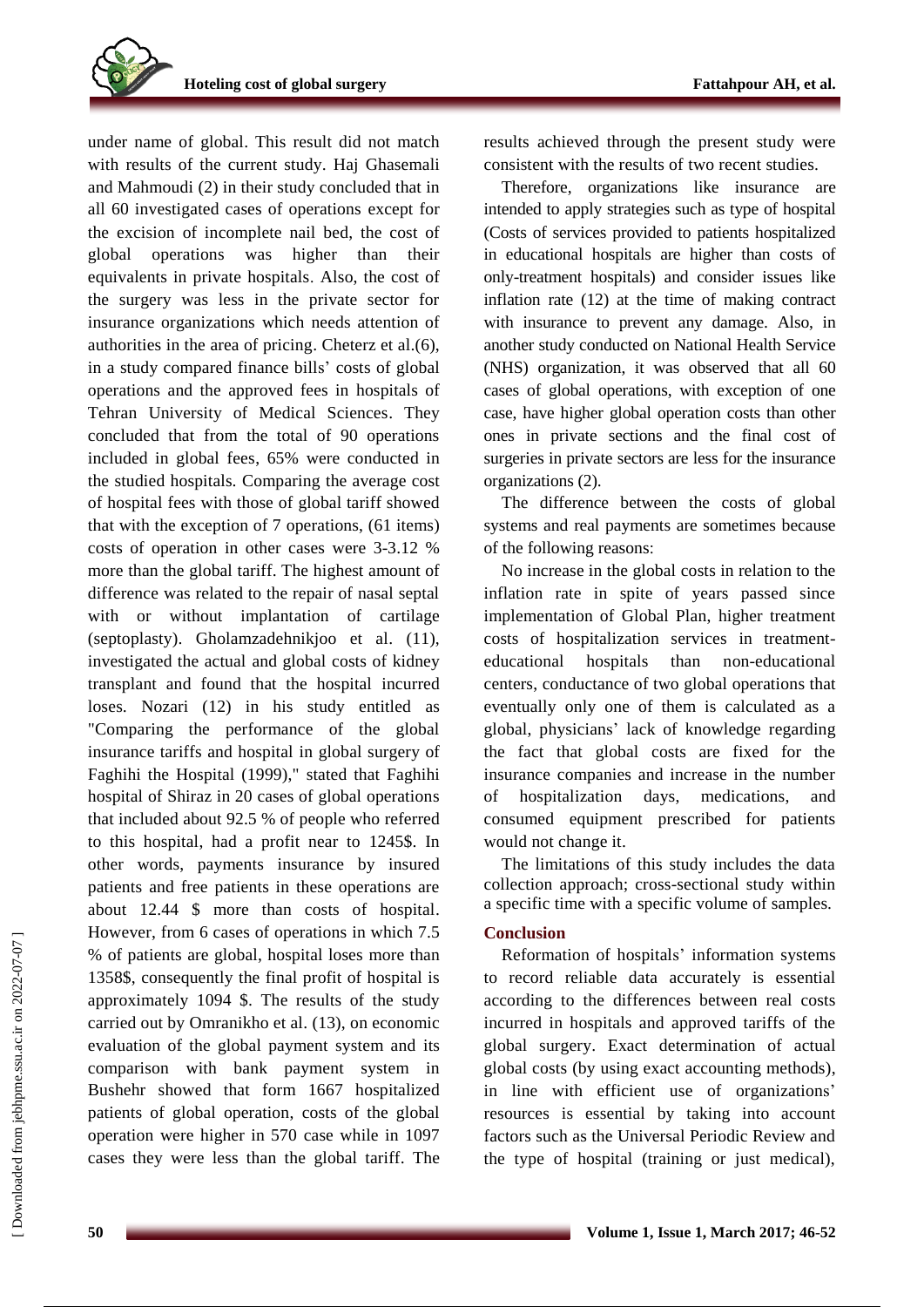

comorbidities, age, changes in surgical techniques, as well as characteristics and conditions governing this type of surgery. On the other hand, the global approach as a prospective reimbursement, can only meet some medical cares. So, it is necessary to design a localized prospective payment system for hospitals.

## **Acknowledgments**

The authors need to thank all health insurance staffs of Isfahan province who helped them in carrying out this research. This study was approved by studies and research health insurance

#### **References**

- 1) Soofi M, Bazyar M, Rashidian A. Types of moral hazards and its effects on insurance marketing and health system. JHOSP. 2012; 11(3): 73-80. [In Persian]
- 2) Arab M, Zerati H, Ravangard R, GHolinezhad A, Rasouli A. Comparing global-operations reimbursements with their actual costs in the cancer institute, Tehran. Journal of School of Public Health and Institute of Public Health Research. 2008; 6(2): 59-66. [In Persian]
- 3) Antikainen K, Roivainen T, Hyvärinen M, Toivonen J, Kärri T. Activity-based costing process of a day-surgery unit–from cost accounting to comprehensive management. Frontiers of E-business Research Conference Proceedings of eBFR 2004 Feb; Tampere, Finland. 2005: 20-8.
- 4) Bazyar M, Soofi M, Rashidian A. Ways to control moral hazard in health system: Demandside and supply-side interventions (review article). Toloo-E-Behdasht. 2012; 11(1): 110-22. [In Persian]
- 5) Roberts M, Hsiao W, Berman P, Reich M. Getting health reform right: a guide to improving performance and equity. Oxford University Press; 2003. 16.
- 6) Chatruz A, Javadinasab H, Amini M K, Biglar M, Goudarzi N, Zarei Javad. A comparison of the cost of global surgery bills with approved tariffs in hospitals affiliated to Tehran University

administration. Code of this project was 8920450 in 2011.

#### **Conflict of interests**

There was no conflict of interests.

## **Authors' contributions**

Ebrahimi Dourcheh R and Rahimi M designed research; Ebrahimi Dourcheh R and Rahimi M conducted research; Fatahpour AH analyzed data; and Rafiee N wrote the paper. Rafiee N had primary responsibility for final content. All authors read and approved the final manuscript.

of medical sciences. Payavard Salamat. 2015; 9(1): 67-80. [In Persian]

- 7) High council of insurance in the ministry of health and medical education, 1998. "Total (global) Tariff Regulations of Common Surgeries, Forty-Third Session, 1998. 14. [In Persian]
- 8) Marjani AB, Khademi Z. Comparative study of general (Global) surgery procedures costs in proprietry. Journal of Accounting and Hospitals of Social Security Organization Management Auditing. [2012; 1\(1\)](http://en.journals.sid.ir/JournalListPaper.aspx?ID=147090): 33-42. [In Persian]
- 9)Department of Health and Human Services centers for Medicare & Medicaid Services. Global Surgery Fact Sheet; ICN 907166. 2015. 1-10.
- 10) Hosseini-Eshpala R, Khorramy F, Baniasadi T, Azarmehr N, Mohammady F, Haghighi H, et al. The comparison of the cost of inpatient records in a global system with corresponding retrospective reimbursement system: a case study in Iran. Journal of Modern Medical Information Sciences. 2015; 1(1): 65-74. [In Persian]
- 11) Gholamzadeh Nikjoo R, Dadgar E, Jannati A, Hosseini Asl M, Salek Z. Comparison of global and actual cost of kidney transplant in Imam Reza hospital, Tabriz. Hakim Health Sys Res. 2014; 17(1): 22-28. [In Persian]
- 12) Nozari A. Compare of insurance rates and hospital cost in global surgeries in Shahid Faqihy Shiraz Hospital 2000. [MSc Thesis]. Shiraz: